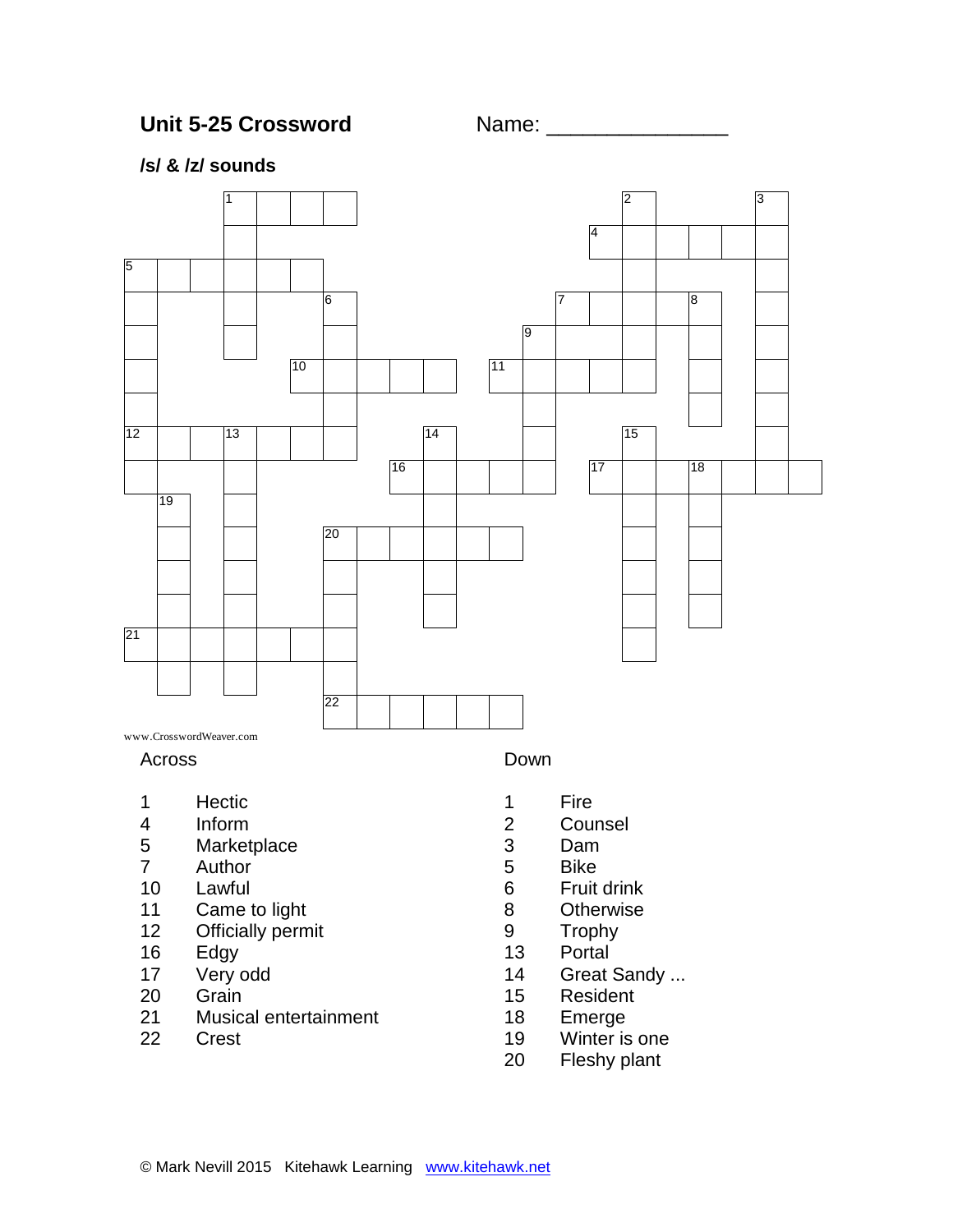## **Unit 5-25 Crossword Solution**



# **Unit 5-25 Polygon Answers**

Some answers:

(With **T**): ant, cart, cat, cent, crate, eat, eaten, enter, **entrance**, neat, net, next, rat, rate, rent, tan, tar, tea, tee, teen, ten, trace (21)

(Others without **T**): ace, acre, are, can, car, era, near, ran